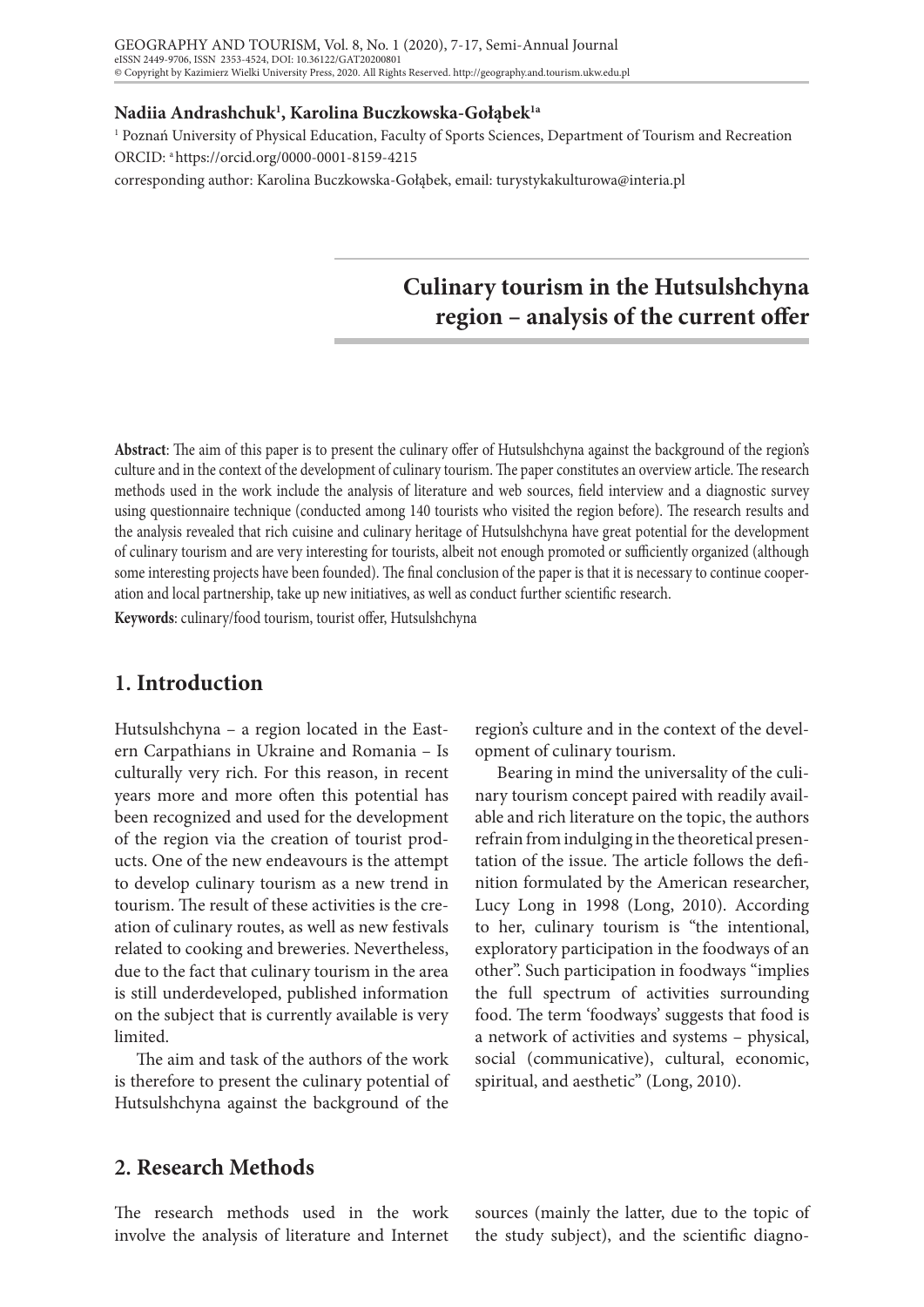sis of the places evoked in the work (the first of the authors visited all the places of Hutsulshchyna mentioned in the article to juxtapose the literature and Internet descriptions with the real state of those places). Moreover, the study employed a diagnostic survey based on the questionnaire technique. The research was conducted among 140 Polish tourists who had visited the region before. The target group were

tourists who visited Hutsulshchyna at least once. The questionnaire was conducted using the free online platform "Survio", but the link generated by the system was sent to an intentionally selected group of people by email and through a social group created on Facebook in Poland. As a result of studies started in March and completed in November 2017, 140 anonymous surveys were received.

## **3. Study area description and material**

#### **3.1. Basic information on Hutsulshchyna and its culture**

People living in Hutsulshchyna, their clothing, language, cuisine, and the diversity of the landscape from the geomorphological and geobotanical standpoint are the reflection of the local heritage.

The appearance of the term 'Hutsulshchyna' in literature is relatively young and dates back to the nineteenth century. The name comes from the ethnic group of Hutsuls, which means: Ukrainian highlanders of Ruthenian and Romanian origin, living in the Ukrainian and Romanian Carpathians. The Hutsul culture created by its turbulent history is now the subject of extensive ethnographic research.

Description of this area, and above all its exact location within the Carpathian Mountains, is quite problematic, because its boundaries are not clearly defined, although there are various studies in which such an attempt was made. Nonetheless, narrowing down to some recurring facts, we can state that this ethnic region includes several mountain ranges. This land, with an area of about 6 thousand square kilometres is inhabited by approximately 200 thousand persons, of which 96.7% are Ukrainians. The largest settlements include cities, such as: Wyżnycia, Kosiv, Rachiw, Yaremche, and urban settlements, such as: Werchowyna, Worochta, Deliatyn, Putyla, Jasinia. The region encompases 140 villages, 5 urban-type settlements and 2 cities (Hutsulshchyna). Quite often, when talking about Hutsulshchyna, Kolomyia is also mentioned.

The local population speaks Ukrainian as their official language, but the Hutsul dialect is used on a daily basis (Gutsul's'kiy slovnik, Kosiv Art Original Ukrainian, http://www.kosivart.

com/index.cfm/fuseaction/hutsul\_dictionary. main/). The area is located among forests, picturesque mountains, lakes and rapid rivers, which further increases tourist attractiveness of the Hutsulshchyna. A significant part of Hutsulshchyna is located in the Carpathian National Park.

Due to the fact that for a long time the Hutsul people lived far away from others and resided in demanding, remote areas, the group was very hermetic (maybe that is why the culture and traditions were quite well preserved and passed down, but unfortunately they are slowly disappearing at the moment). It also had an impact on Hutsul architecture and solidified its authenticity.

The history of the entire region is very complicated. Over the centuries, Hutsulshchyna belonged to various countries. It belonged to the Ottoman Empire, the Moldovan principality, First Republic of Poland, the Hungarian Kingdom; later to the Austro-Hungarian Monarchy; In the years 1920–1939 it was under the rule of the Romanian Kingdom, Second Republic of Poland and the Czechoslovak Republic. However, regardless of the artificially created administrative divisions, over the centuries the Hucul people very dynamically created their usual order, existence, culture and pastoralism conditioned by the strict rules of the forest and mountains (Spadshchina, 2014).

Currently, the economic sphere of Hutsulshchyna is rapidly developing, although the infrastructure of the region is still subpar. Two observations come to mind here. First: this state attracts tourists – the seekers of authenticity and pristine nature; and slower development of the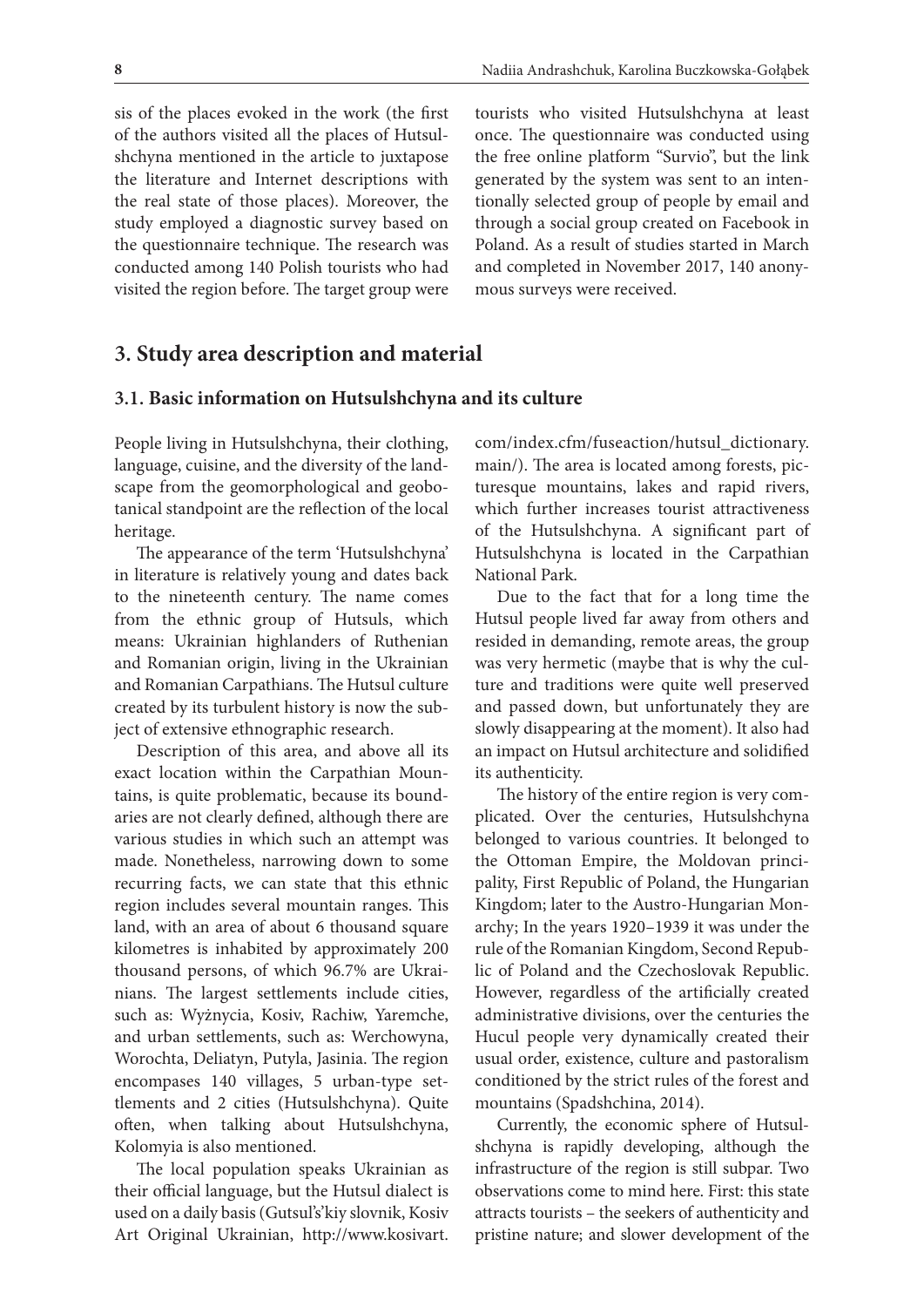region allows the region to be unique to retain its heritage . Second: the expansion of infrastructure and increasing economic development entails the risk of losing the true face of the Hutsul culture, as inhabitants may feel incentivised to present tourists with a "staged" culture, i.e. one that is tailored to their expectations. On the other hand, the Hutsul people is a nation with deeply rooted traditions, respecting its culture and customs, loving their small homeland, which is not particularly susceptible to change. A Hutsul man always remembers that he is Hutsul, sometimes even more than a Ukrainian.

The Hutsul culture is incredibly rich. No wonder as, being surrounded by nature, the Hutsul people draw patterns, energy, motifs, inspiration and materials, straight form it. The cultural heritage of this group has been shaped over the years by manifestations of culture,

### **3.2. The Hutsul cuisine**

The Carpathians inhabited by the Hutsuls are harsh, spacious mountains, yet at the same time generous, similarly to their inhabitants. For the natives Carpathians are not only their home, but also a very important source of sustenance. The forest is a real feeder. Cereals that have always been used in Hutsulshchyna include: barley, oats – wheat and rye being less common. Over the entire summer-autumn season, the inhabitants stock up on mushrooms (usually dried or marinated), berries, herbs and honey. The shepherds bring *brynza* (sheep milk cheese), *bunz* (sheep milk cheese) and milk from the pastures. They make a supply of vegetables: potatoes, carrots, beets, beans, broad beans. All these and other raw materials form the basis of Hutsul cuisine. Dishes cooked from mushrooms, vegetables, meat, fish, flour, groats are of high quality. They were always made with simple products using easy, classic preparation techniques. The most traditional are those baked in the oven or baked-fried on the kitchen countertop.

From time immemorial Hutsuls have had original dishes, especially those prepared in traditional rural ovens, baked in clay or cast iron dishes, without the addition of industrial components, such as dyes, aroma enhancers, artificial thickeners.

such as pottery, weaving, embroidery, writing icons, sculpting, and Easter egg writing – these forms are still cultivated and presented to tourists. Specific architecture is inseparably associated with Hucul culture: homestead huts, long porch huts, road chapels, wooden churches and other architectural units (Atamanyuk, 2015).

Hutsuls are very religious people. They profess Christianity. First, they were Orthodox, and later became Greek Catholic. Furthermore, Hutsuls always strongly believed in the magic of nature, which for centuries was a kind of "religion" to them (Bochenek, 2009). The Hutsuls skillfully combine ancient traditions and customs with modern existence and spirituality. Hutsulshchyna is a real repository of legends, mythical stories, superstitions, ancient customs, *molfars* (healers-wizards) and fairies (Bochenek, 2009).

The multi-purpose furnace has always been a very important element of the Hutsul house, and it very much shows in its construction. The furnaces are richly decorated and painted, with some of their elements carved or adorned with special tiles – made using the famous majolica technique (semi-majolica). It is said to be the source of the Hutsuls' life. Undoubtedly, the furnace is a work of art in many ways. It serves primarily the cooking function – dishes are boiled on the cooktop; below there is an oven or a container for heating water and another oven for baking bread. The upper part of the furnace includes a place to sleep, and the bottom segment is used for storing dry wood. Today tourists have the opportunity to admire these furnaces during culinary tours (Mokry, 2003).

Most housewives are the true care-takers of the authentic kitchen. Each of them had, and still has, secrets pertaining to the preparation of Hutsul dishes. Very often these are family recipes, modified with their own sense of taste and culinary experience, taken from books or borrowed from other regions of Hutsulshchyna.

It is positively surprising that the enormity of this culinary heritage and experience has been cultivated over the years and passed down from generation to generation, not only in the female line.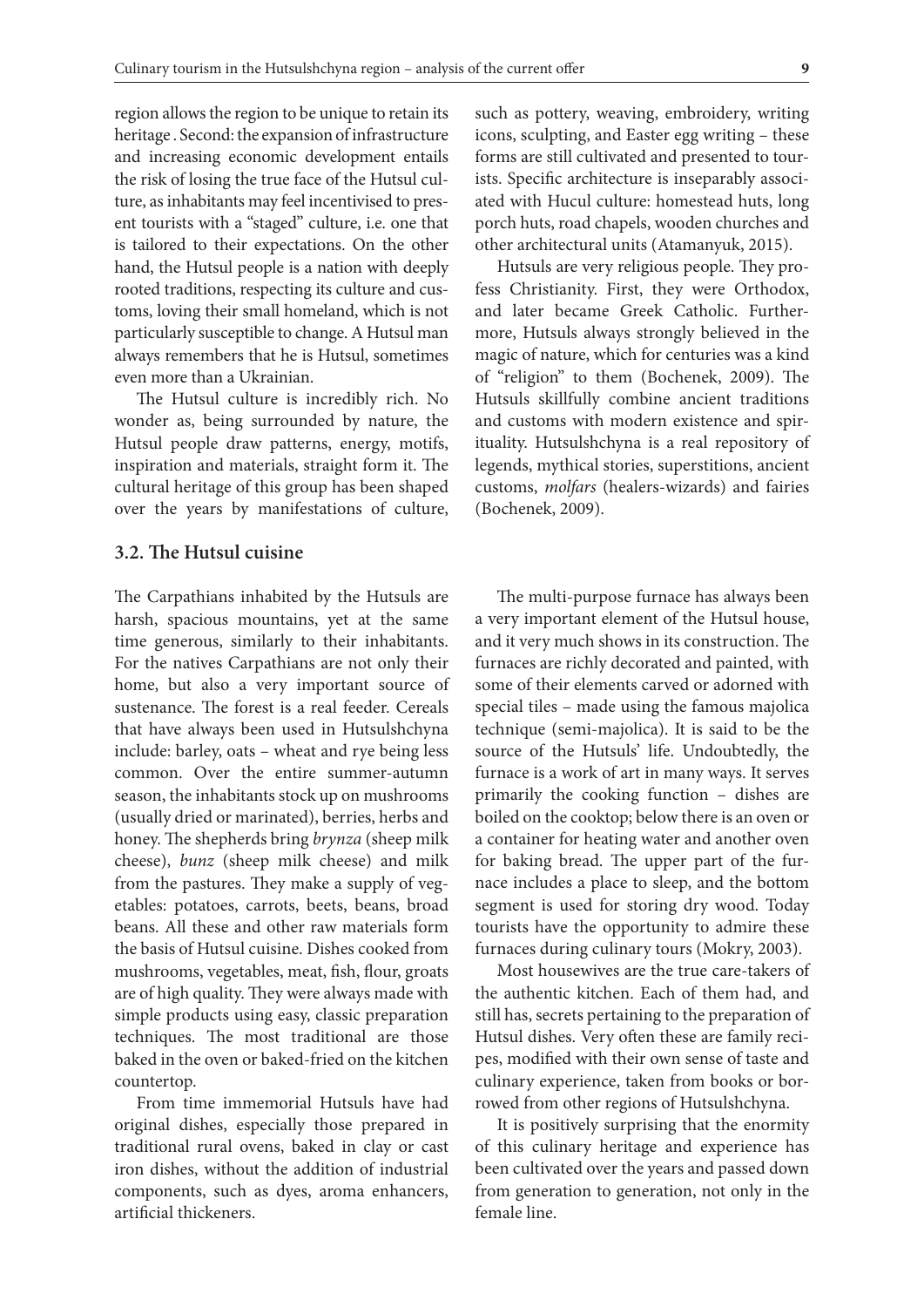Hutsul dishes are prepared using only simple ingredients, mostly potatoes, corn groats, flour, beans, broad beans, garlic, eggs, mushrooms and of course the "queen", *brynza* – brine cheese made from sheep milk (almost every dish makes use of it in one way or another)

The most famous dishes in Hutsulshchyna include:

- − *bunz* (sheep milk cheese, similar to mozzarella)
- − *varenyky/pyrogy* (Hutsul dumplings),
- − *banosh* (traditional meal of the shepherds, made from cornmeal and home cream topped with Hutsul equivalent of fried bacon: *shkvarka* and *brynza*),
- − *bograch* (spicy meat dish with potatoes),
- − *holubci* (Hutsul pickled cabbage rolls, stuffed with corn groats or rice, with meat or bacon),
- − *deruny* or *tartiuchy* (potato pencakes),
- − *kulesza* (hominy grits with *brynza*),
- − *chanachy* (meat stewed in small clay pots, prepared in the oven, with the addition of vegetables, beans and spices),
- − *juszka* (dried mushroom: boletus soup with homemade noodles),
- − *ripianyky/ kartoplianyky* (stuffed pan-fried potato patties with the addition of raw egg, flour and salt ),
- − *riplianka* (traditional local porridge made from potatoes, cornmeal and *brynza*),
- − *rosilnycia* (sauerkraut soup, with some corn porridge),
- − trout in cream,
- − *kolotiucha* (mashed potatoes),
- smoked meat,
- − bacon,
- − boletus in cream,
- − *kruczenyky* (meat rolls stuffed with mushrooms) (Savchuk, 2013).

The dishes are topped with special sauces, as well as butter, greaves and cream.

# **4. Results of field and literature research on the current use of Hutsulshchyna's culinary potential in tourism**

Research on the cultural tourist attractiveness of Hutsulshchyna, carried out by K. Parzych and A. Kibycz (2010), indicate that this region meets the requirements to be considered attractive from the cultural tourism standpoint, which has a positive impact on shaping the region's image also in terms of the development of culinary tourism (inherently linked with culture of the place). The most attractive areas are those located in the vicinity of Jaremcza, Worochta, Tatariv and Polanica, Kosmacz, Werchowyna and Podzacharych.

There is a large number of gastronomic establishments in Hutsulshchyna that serve a wide range of local, Ukrainian and foreign dishes. They are, however, poorly promoted. Culinary tourism is just beginning to be recognized as

### **4.1. International projects**

One of the EU projects implemented in Hutsulshchyna is Carpathian Culinary Heritage Network (CCHN), which was established in April 2012 and constituted joint effort of the Tourist Association of Ivano-Frankivsk Region (Ukraine), Executive Committee of a potential element of region's cultural development. Earlier, it was acknowledged as such primarily in the Transcarpathian and Lviv District of Ukraine. Website pertaining to these districts include culinary offers and promote visits to the region in the context of its culture and cuisine.

In turn, the authorities and non-governmental institutions of the Ivano-Frankivsk District are slowly making use of the experience of the neighbouring districts and attempt to promote the culinary image of the region. International cooperation based on EU projects also has an impact on the development of culinary tourism. Selected initiatives and activities of Hutsulshchyna in the field of promoting regional food tourism are discussed in the following section of this paper.

Ivano-Frankivsk city council (Ukraine), Association "Ecologic" (Romania), Chamber of Commerce and Industry of Satu Mare county (Romania), Kosice regional branch of Slovak Chamber of Commerce and Industry (Slovakia) and Szamos-bazar Association (Hungary).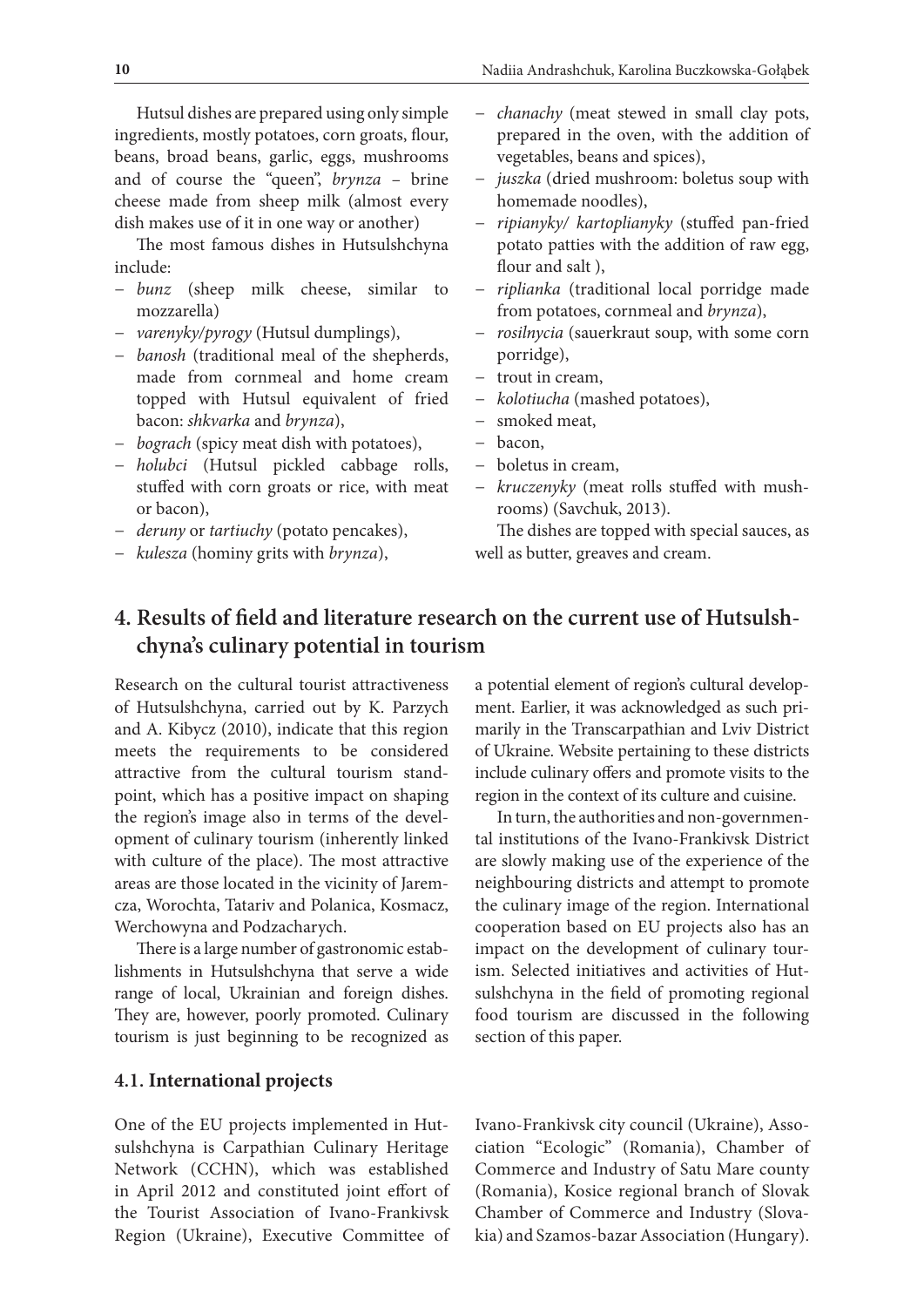

**Figure 1**. Outline of Carpathian Culinary Heritage Network (Source: https://www.culinaryheritage.org)

The "Carpathian Culinary Heritage Network" project was financed from the funds of the European Union as part of the Hungary-Slovakia-Romania-Ukraine ENPI Cross-border Cooperation Programme 2007–2013 (Fig. 1). It was established to bring together producers of traditional culinary products from the Carpathian region and tourist industry facilities from four countries (Carpathian Culinary Heritage Network, May 2018, https://taif.org.ua/en/completed-projects-en/ carpathian-culinary-heritage-network/).

The main project objective is to conserve and popularize the role and range of different traditional Carpathian food products and cuisines as a catalyst for sustainable regional development and preservation of local cultural heritage. Its main activities include: Carpathian Culinary Heritage Network and capacity building; Carpathian Traditional Culinary Cultures Preservation; Carpathian Culinary Heritage Trails (Project – Carpathian Culinary Heritage Network. The Programme: 2007- 2013 Hungary-Slovakia-Romania-Ukraine ENPI CBC, https://www.keep.eu/project/3932/ carpathian-culinary-heritage-network).

The project was completed in January 2014. The Carpathian Culinary Heritage Network logo was created for its promotion (Fig. 2). Fire is an important part of the logotype because cooking on fire is one of the old traditions in the Carpathian Mountain.



**Figure 2.** Logo of *Carpathian Culinary Heritage Network* (Source: Carpathian culinary heritage network is identified with the logo, November 2012, https://taif. org.ua/en/news-en/carpathian-culinary-heritage-network-is-identified-with-the-logo/)

The Network is based on five key assumptions: Organic and traditional food, Grandma's recipes, Local people – local hospitality, Undiscovered part of the world, Genuine travel experience (Carpathian Culinary Trail, 2014, brochure, https://taif.org.ua/wp-content/uploads/2018/05/ Culinary-heritage\_Taste-Carpathian\_en.pdf).

Approximately 350 enterprises and organizations have joined the network and work to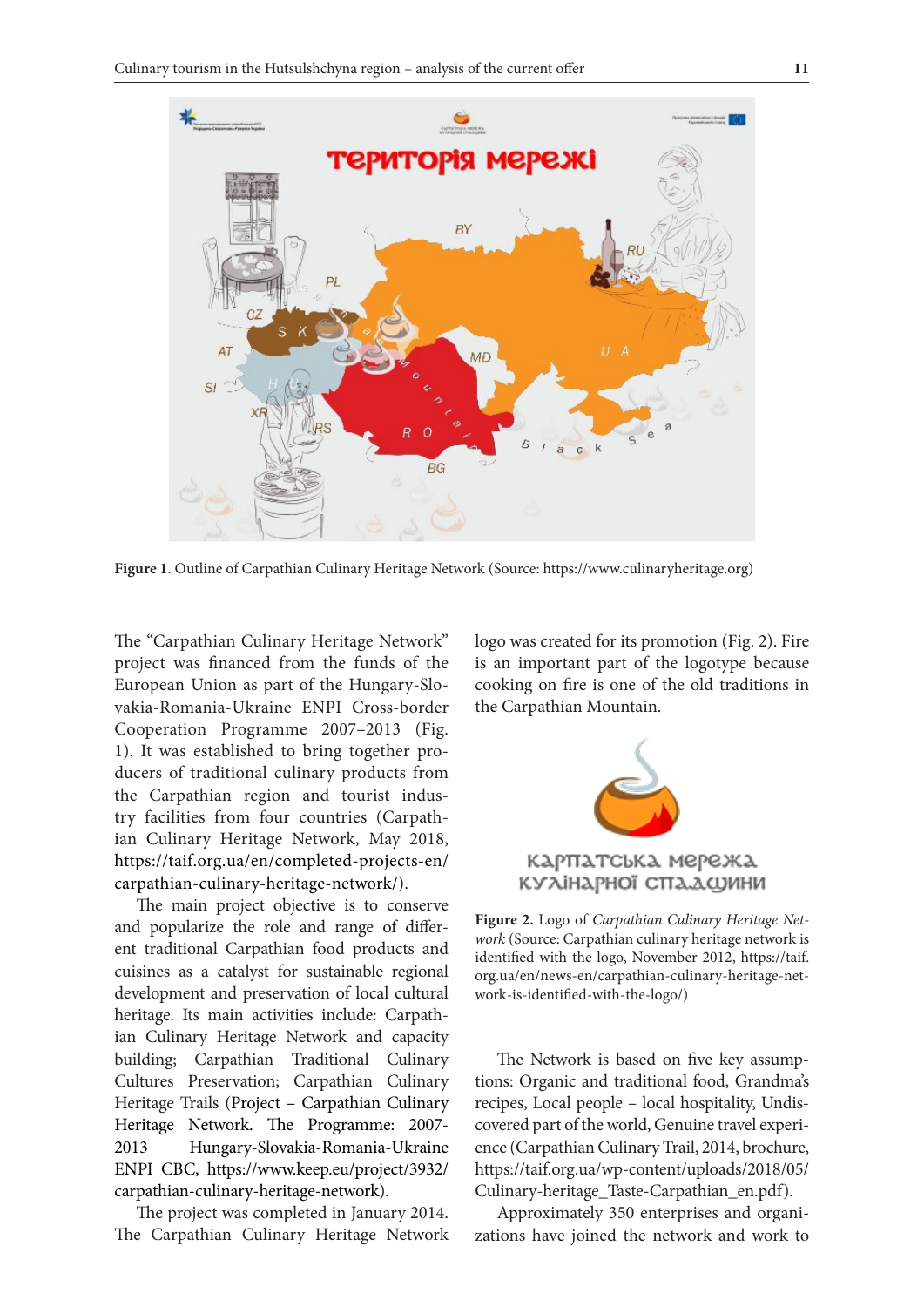cultivate the development of local culture and traditions, as well as to enrich and expand the culinary heritage of the Carpathian region (Carpathian Culinary Heritage Network, May 2018, https://taif.org.ua/en/completed-projects-en/ carpathian-culinary-heritage-network/).

Members of the network have worked towards establishing a database of enterprises that prepare traditional products and dishes. Efforts were made to develop tourist services related to the culinary offer and to implement certification programs for the network members. One of the objectives was to create an on-line database containing information on Carpathian dishes that would be readily available to tourists. They also planned to organize various types of culinary festivals and competitions as well as culinary trips.

Oksana Fedorowycz, the president of the Tourist Association of Ivano-Frankivsk Region and the author of the Carpathian Culinary Her-

#### **4.2. Culinary tours**

Culinary aspect of tourism is increasingly emphasized in tourist offers related to the Eastern Carpathians and Hutsulshchyna, however, strictly culinary tours are still scarce. Most tour offers including culinary or wine elements are limited to Transcarpathia, since for centuries the region has been known for its wine production and rich cuisine (albeit information on said offers are not readily available).

The Carpathian Culinary Heritage Network initiated an offer of a trip on the Ukrainian side under the name *Hutsul Adventures: In Quest of Culinary Treasure*. It is a five-day culinary tour. Each day tourists visit different regions of Hutsulshchyna and Pokuttya. During the trip they can try local dishes and get to know the local culture and traditions. The highlight of the trip is a visit to Carpatian mountain pastures, where tourists have an opportunity to learn authentic recipes for local dishes, find out more about the old tradition of producing *bunz*. Moreover, visitors can appreciate rich mountain vegetation, take pictures of beautiful, pristine landscapes, visit apiaries and farms. Trekking enthusiast can participate in alpine trips under the care of experienced mountain guides. There are also workshops on cooking Hutsul dishes, espeitage Network project, pointed out at the time of its creation that culinary tourism has a major impact on the economic development of the regions participating in this project (Carpathian Culinary Heritage Network will from now link five transborder regions, May 2012, https:// taif.org.ua/en/page/2/?s=oksana).

As the project founders noticed, most of the goals have been achieved, but more tangible results will become apparent in the coming years. After the project was completed, several promotional films were created (e.g. Carpathian Culinary Heritage Network, May 2018, movie, https://www.youtube.com/watch?v=Gx-Q7p2rXzuE; https://taif.org.ua/en/business-en/ video-en/carpathian-culinary-heritage-network-3/). Currently, however, the Carpathian Culinary Heritage Network is not sufficiently promoted, which is why few tourists know of its activity.

cially *banosh*, dumplings and baking bread. In the evenings, dinner is usually served by the fire, which is accompanied by singing and sharing stories and traditions associated with the region. Tourists also visit the Egg Museum in Kolomyia and other cultural points of interest in the village. During these five days tourists can also buy honey, get spa treatment and rest on hay, visit a small mineral water factory, get a book with 64 recipes of traditional local dishes (Carpathian Culinary Trail, 2014, brochure, https://taif.org.ua/ wp-content/uploads/2018/05/Culinary-heritage\_Taste-Carpathian\_en.pdf). Each day of the tour has its own graphic representation, illustrating the nature of culinary and cultural experiences (Fig. 3).

Currently, there are no professionally curated culinary routes in Hutsulshchyna. Admittedly, the creators of Carpatian Culinary Heritage Network have released a brochure entitled *Carpathian Culinary Trail* (Carpathian Culinary Trail, 2014, brochure, https://taif.org.ua/ wp-content/uploads/2018/05/Culinary-heritage\_Taste-Carpathian\_en.pdf), however, it includes merely a proposal of a 5-day tour across the region, not a culinary tourist trail project *sensu stricte*.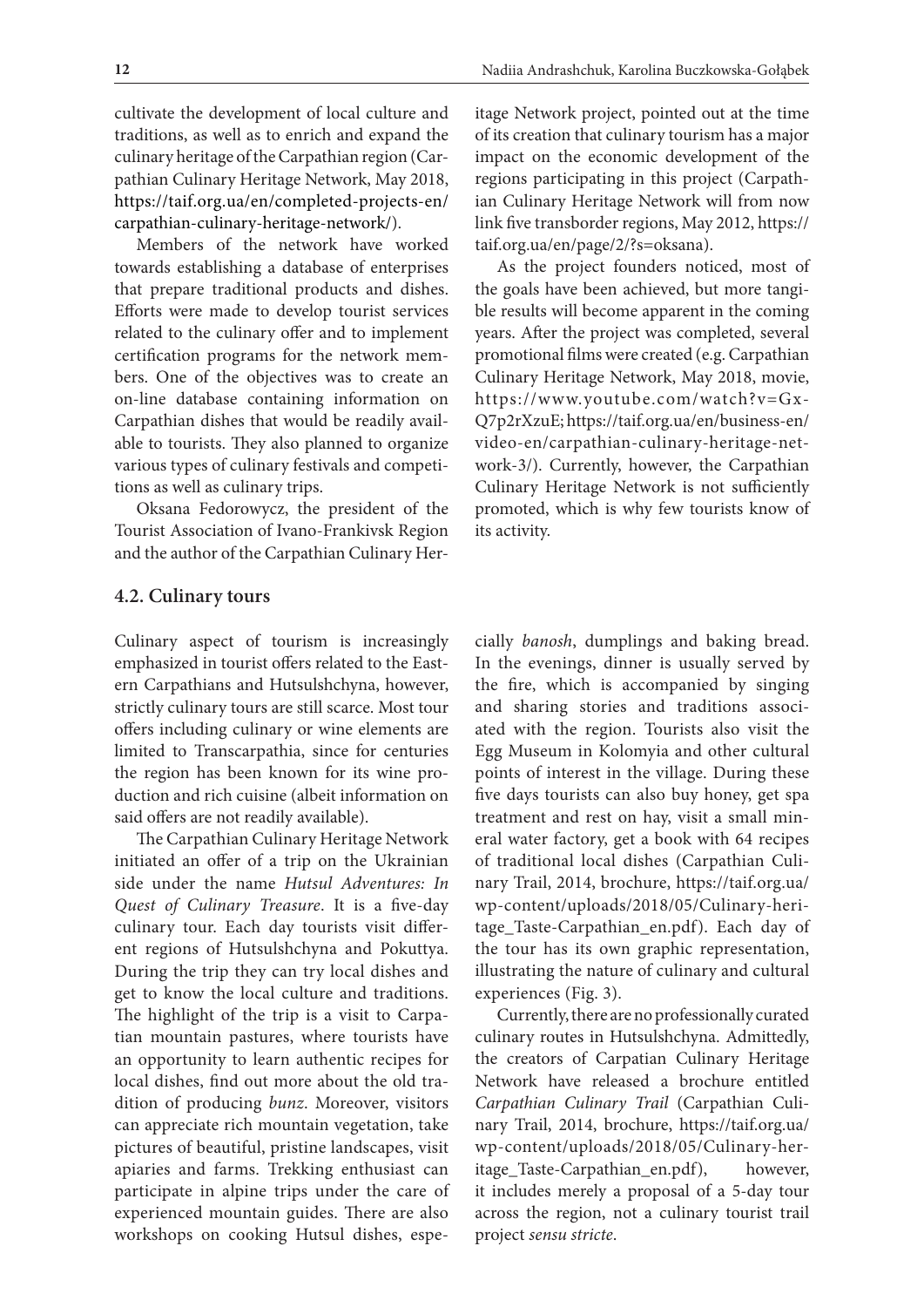

**Figure 3.** Graphic representations of 5-day culinary tour around Hutsulshchyna (Source: https://www.culinaryheritage.org)

### **4.3. Culinary Events**

Currently, in Ukraine, including Hutsulshchyna, there is a noticeable number of emerging culinary festivals with workshops and tastings of local and international dishes. A few interesting examples are indicated below.

The Hucul Festival, first held in Werchowina in 1991, belongs to the most famous and oldest festivals. It is a cultural event attended primarily by the Hutsuls from all parts of Hutsulshchyna, but also from around the world. It takes place every year in various Hutsul towns. During the festival there are conferences, competitions, folk dance and singing shows. The festival is held in a very nationalist spirit. In addition, an obligatory element of the event is cooking the banosh in a traditional way – by the shepherds, on fire – and trying *bunz* or *brynza*. At the stalls tourists can buy Hutsul products and delicacies (Parzych and Kibych, 2010).

The Festival of Riplianka takes place in June and is organized at the museum in Koloczawa, Transcarpathia. *Riplianka* – traditional folk dish – has been considered "the second bread" for centuries. *Riplianka* is considered a symbol of unification in every Transcarpathian house. The dish is cooked in a cast-iron pot on low heat, often stirred with a wooden tool. During the festival there are various theatre and dance performances, as well as competition for the tastiest *riplianka*. Every housewife presents a different take on this dish, adding different ingredients.

In August, The Werchowyna Afyna (special kind of blackberry) Festival takes place in the town of Huklywe in the Transcarpathian Region. The place for the event is not coincidental. Huklywe is considered the capital of the *afyna* – there is even a monument of this berry. During the festival, visitors may enjoy fresh, juicy blackberries, preserves and other excellent products made of blackberries: pancakes, dumplings, plum jam, cookies and *afyna palinka* (local alcohol). In addition to the gastronomic aspect, the festival also features entertainment and cultural-cognitive attractions. Everyone who arrives at the Afyna Festival in an embroidered shirt gets a sweet gift.

The Hutsul Brynza is yet another Hutsul culinary festival, held in September in Rachow. The organization of the festival takes place at this time because it is closely related to the return of shepherds from the pastures to their houses. Many interesting customs and traditions, folk stories, legends and fairy tales of this land have been preserved. That is why a significant number of cultural events take place every year there. The Hutsuls from all over the world come to the festival. This event is the largest Carpathian festival. During the celebration various local dishes are cooked, but the main focus is *brynza*, sometimes called "the white gold of the Carpathians". Brynza Festival is aimed not only at the development of pastoral lifestyle and tourism. It also popularizes the Hutsul culture. Every party that participates in the festival has its own stall decorated with genuine embroidery, kilim-rugs and serves Hutsul dishes. At the end of the festival, a ritual bonfire (*watra*) is lit as a symbol of pastoral life, a kind of an amulet of the mountain meadows.

The Berlibash Banosh Festival in the Rachow Region is another event in the Carpathian Mountains. During the festival, Hutsul dishes are cooked and served. The most important one being *banosh* – a traditional dish of Hutsul shepherds. The event program includes a visit to the Berlibash mountain pasture, where a rep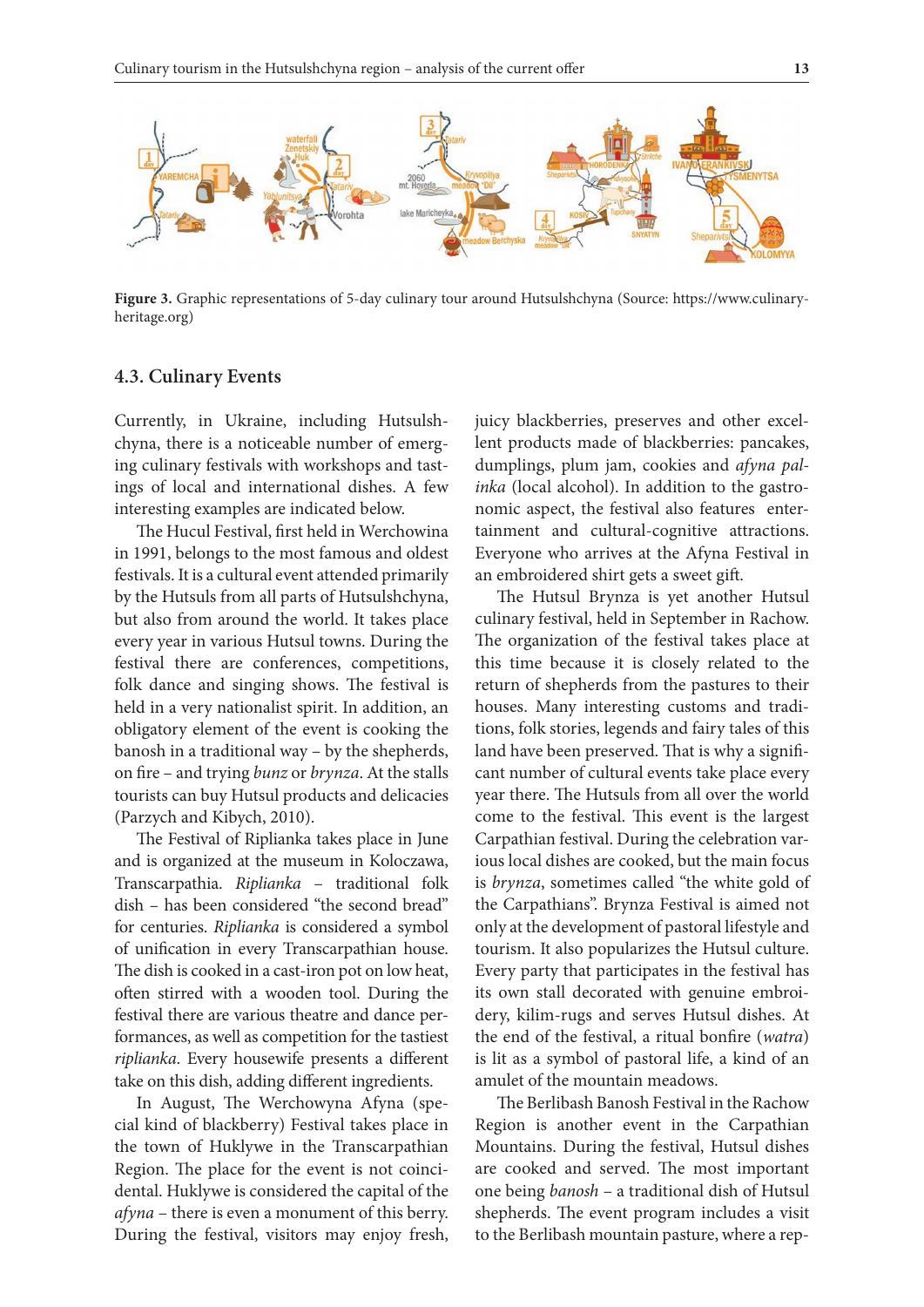resentative shepherd's farm is located. The farm holds workshops on the preparation of a traditional Hutsul banosh with bacon and *brynza*, as well as tasting other dishes and treats.

The Varenykiw Festival is a festival of dumplings, and it is organized every year at the well-

#### **4.4. Development of brewery business**

There are no beer tourism offers in Hutsulshchyna, but there is an increasing number of smaller breweries and pubs. The Brewery in Mykulyczyn, which has existed since 2002, is a place of particular interest. It is a small family brewery, which has been expanded in recent years. The establishment produces not only beer (honey, dark, wheat), but also *kvass*. At the brewery, patrons can also buy *bunz* and other beer snacks, as well as jams and honey. The place is popular both among tourists and locals. In 2016 another brewery was established in Mykulyczyn. It produces light, wheat and semi-dark beer

**5. Results of survey research**

The purpose of the research was to gather information on the perception and reception of the culinary potential of the Hutsul region among tourists visiting the region.

Men constituted 52.9% of all participants – 47.1% were women. The age of the study participants varied. The largest percentage (40%) were people in the age of 36–55. One third of the respondents were aged 56–70. 85.7% of respondents had higher education. Almost three-quarters of the respondents were employed, and every fourth (24.3%) was a pensioner.

The survey was conducted among the Polish people visiting the Hutsul region. Research showed that a small percentage of respondents have a relationship with Ukraine: 6.4% have Ukrainian roots, and 18.6% indicated that their family either lives or used to lived in Ukraine. 38.6% of the respondents visited Hutsulshchyna only once, and almost every third person 2–3 times (32.1%). 29.3% of respondents visited it four or more times.

In the question pertaining to the assessment of respondents' knowledge of Hutsulshchyna

known ski resort "Bukovel", just before Lent. Festival participants can try dumplings with various fillings, as well as participate in competitions to celebrate the event.

The Hutsul cuisine is also promoted during other local holidays and festivals.

called "Hirskie" (HutsulBrew, http://www.hutsulbrew.com/).

"Skala" is the name of the first brewery in Yaremcza. It has been operating for several years and produces craft beers. The capacity of the beer container is 100 litres. Beers brewed in this establishment are: light, semi-light and dark (https://skala-brewery.business.site/).

The brewery was established in 2015 in the town of Kwasy, which is famous for its mineral healing springs. The "Cypa" brewery (Brovarnya; https://tsypa.com.ua/), together with the "Gagarin and Bokorasz" Restaurant forms a gastronomic complex.

on a scale of 1–5, less than half of the interviewees (42.1%) claimed their knowledge is average, 26.7% assessed it as good, and 3.6% believe that they have a high educational level related to topic in question. The remaining 37.8% of respondents believed their level of knowledge was low or very low.

The subsequent question concerned the aims of travels to Hutsulshchyna – on average, each respondent indicated three destinations. 15.7% of people went there to get to know the cusine – which was the most important information of the survey. Almost all trips undertaken by the respondents were for other purposes, such as resting in the mountains (90.7% of answers) which may well be complemented by some culinary experiences. For 65% of people, the goal was to visit cities and towns, half (50.7%) indicated visiting historic places, and 44.3% of people visiting Hutsulshchyna were led by motives related to the so-called Eastern Borderlands (Kresy Wschodnie). 7.9% of the surveyed tourists came to participate in festivals and cultural events.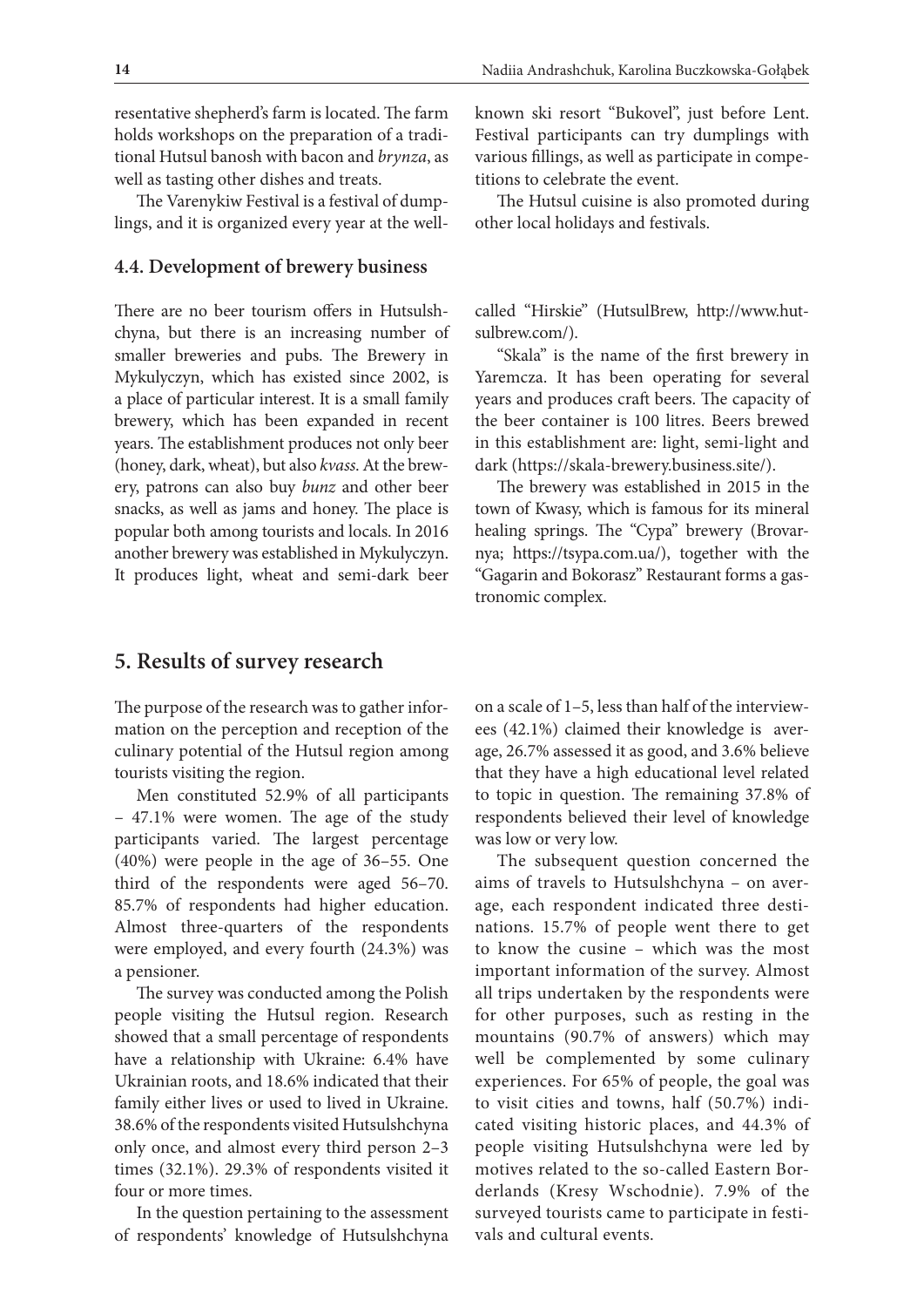The tourists were also asked about the types of cultural sites they visited during their stay in Hutsulshchyna. On average they indicated three types of places. Over 88% of people visited churches, 60% museums or open-air museums, 55.7% old Roman Catholic churches; strongholds and castles were visited by 38.6% of respondents, synagogues by 14.3% of them, and residential buildings by 11.4%. Almost every tenth person (8.6% of responses) went to the local breweries. 8.6% of interviewees selected "other" as their answer, and indicated shepherd's huts as points of interest.

When asked about their associations with Hutsulshchyna, almost a quarter (24.3%) of the respondents mentioned tasty food, whereas 7.1% indicated rich cuisine. Three-fourths (75.7%) of people recalled the soothing sound of the Prut and Czeremosh rivers, and over half (54.3%) the slogan: "Eastern Borderlands". Almost half (46.4%) of tourists in Hutsulshchyna mentioned Stanislaw Vincent, 45% included the Hutsul horse, for 42.1% these places associate with unusual inhabitants. 21.4% of people pay attention to the dialect. On average, there are four associations per one person.

An important survey question pertained to food-serving places. As it turned out, 62.9% of people ate at their hosts, over half of the respondents (57.1%) consumed meals made on their own, 47.1% of people ate in restaurants, whereas 32.1% and 31.4% of respondents dined, respectively, at bars and local restaurants (called *kolyba*). On average, each respondent provided two places.

When it comes to trying regional dishes during their stay in Hutsulshchyna, 42.1% of the respondents willingly did (given it was possible), 30.7% consumed them sometimes, 10.7% did not eat local dishes, and 6.4% respondents did not know which of the dishes were regional.

Almost three-quarters of the respondents (74.4%) ate dumplings and 66.9% tried *bunz*. Tourists also tried *kulesza* (49.6% of answers), *juszka* (31.4%), *holubci* (30.6%); 27.3% of people had *bograch*, 25.6% *banosh*, 22.3% *kartoplianyky*; 21.5% experienced the taste of cooked boletus in cream, 14% ate *chanachas*, and less than 10*% kruczenyky*. On average, each respondent discovered three regional dishes.

When asked whether the Hutsul cuisine can be an element that enables better understanding of the region's culture, more than half of the respondents (62.9%) answered positively. 34.3% stated they do not know whether it is important to learn about the cuisine of the region as part of cultural education and whether this knowledge allows them to get to know the region better, 2.9% believe that regional cuisine does not enable better understanding of the culture.

## **6. Summary and Conclusions**

As mentioned earlier, there are currently no culinary routes in Hutsulshchyna. However, items included in the Carpathian Culinary Heritage Network may serve as a starting point for establishing such routes. Moreover, culinary events, which – as shown – are quite many in the region, could be used for this purpose together with increasingly popular breweries.

Undoubtedly, the Carpathian Culinary Heritage Network requires promotion and further development, but may potentially be used to establish several different thematic culinary routes. Furthermore, the offer of culinary trips should be made more available to tourists. At present it is difficult to find booking.

In addition, a trail could be created that would show the traditions of pastoral life led in the mountain meadows and huts, the so-called *kolyba*s. The element distinguishing the real Hutsulshchyna is the location of the bonfire-grill in the middle of the premises, which offers unusual atmosphere. To create such a culinary route, the *kolybas* located in Hutsulshchyna can be used. The trail could start in the town of Yaremche. The tour would begin with one of the oldest *kolyba*s in Yaremche situated by the Prut River. A glass of vodka with bread and pickled cucumber would be served as a welcome at the *kolyba*. At the same time, the musicians would play Hutsul songs using folk instruments. The huts could organize workshops on cooking *jushka* and a short presentation of one of the elements of Hutsul culture and cuisine. Having tasted the dishes,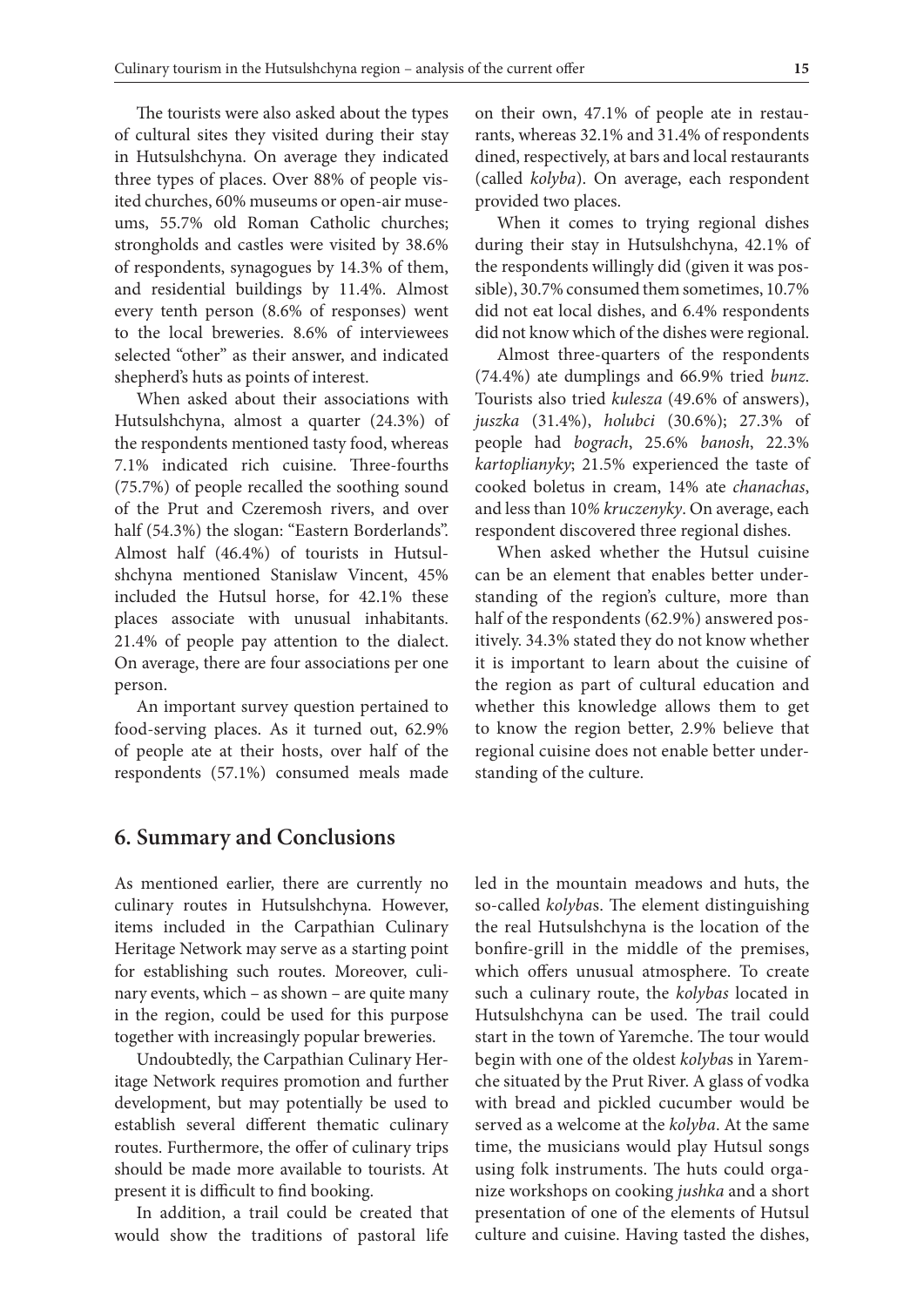tourists would go to one of the *kolyba*s (also in Yaremche), stopping on the way at the Hutsul stalls. After the walk, they would arrive at the *kolyba* for cooking workshops, for example, presenting *banosh* and boletus in cream. This would be accompanied by interesting stories, anecdotes, legends and cheerful Hutsul games. The rest of the trail could be equally interesting and varied.

In Hutsulshchyna there are single offers of mushroom picking and berry harvesting. These offers constitute a private initiative of the agritourism hosts. However, such attractions do not appear as a tourist product in any of the official offers. The richness of local forests and mountains can be used to show tourists what path products take before they appear on our table. The ordinary "ritual" of collecting berries or mushrooms, and then their culinary processing, for a Hutsul is a normal behaviour, while for tourists who come here from different parts of the country and from abroad, it often proves to be an unusual attraction (Andrashchuk, 2017). That is why this element should be considered when creating tourist offers.

"If we realize that food is the basis of human life, a source of energy, and that over the centuries the process of organization of nutrition of a given nation, its needs, appetite, taste, i.e. trying and choosing the most appropriate, results from the geographical, natural and climatic conditions and tasty dishes, and then preparing and serving them on the table, both on a daily basis and during religious, native and calendar-ritual holidays – then we will realize that the food consumed by every man and his nation is one of the most important culture problems of every nation, including the Ukrainian nation" (Mokry, 2003). As a consequence of these words, the culinary heritage should be more widely and more reliably shared, not only with subsequent generations of given communities, but also with tourists eager to learn about them.

The rich cuisine of Hutsulshchyna has great potential for the development of culinary tourism. To this end, however, it is necessary to continue cooperation and promote local partnership, take up new initiatives, as well as conduct further scientific research.

## **References**

- Andrashchuk N., 2017. Turystyka kulinarna na Huculszczyźnie stan obecny, oferty i propozycje jej rozwoju. AWF w Poznaniu. Master degree thesis [In Polish].
- Atamanyuk Yu., 2015. Khata grazhda vtrachena arkhіtektura Gutsulshchini. Chas i Podii 26 (https://www.chasipodii.net/article/15392/, date of access: 18.01.2020) [In Ukrainian].
- Bochenek K., 2009. Mity i legendy huculskie*.* [In:] Haratyk A. (Ed.), Huculszczyzna kultura i edukacja. Wydawnictwo Adam Marszałek, Toruń [In Polish].
- Long L., 2010. Culinary Tourism: a folkloristic perspective on eating and otherness. [In:] Long L. (Ed.), Culinary Tourism. The University Press of Kentucky, Lexington, 20-50.
- Mokry W., 2003. Ukraiński smak. [In:] Stegner T. (Ed.), W kuchni i za stołem. Dystanse i przenikanie kultur. Wyd. ARCHE, Gdańsk [In Polish].
- Parzych K., Kibycz A., 2010. Etnoturystyka na Huculszczyznie stan obecny i możliwości rozwoju. Turystyka Kulturowa 4, 4-16 [In Polish].
- Spadshchina P., 2014. Praіstorіya gutsul's'kogo krayu (http://spadok.org.ua/gutsulschyna/praistoriya-gutsulskogo-kraiu, date of access: 07.12.2019) [In Ukrainian].
- Savchuk D., 2013. Slovnik ukrainskikh govіrok Karpatskogo regіonu: A, B. MP Yevrika, Kosіv, Gutsulshchina, Karpati (https://evrika.if.ua/78/, date of access: 11.12.2019) [In Ukrainian].

#### **Internet sources**

- Carpathian culinary heritage network is identified with the logo, November 2012, https://taif.org.ua/en/news-en/ carpathian-culinary-heritage-network-is-identified-with-the-logo/ (Date of access: 18.11.2019).
- Carpathian Culinary Heritage Network will from now link five transborder regions, May 2012, https://taif.org.ua/ en/page/2/?s=oksana (Date of access: 20.11.2020).